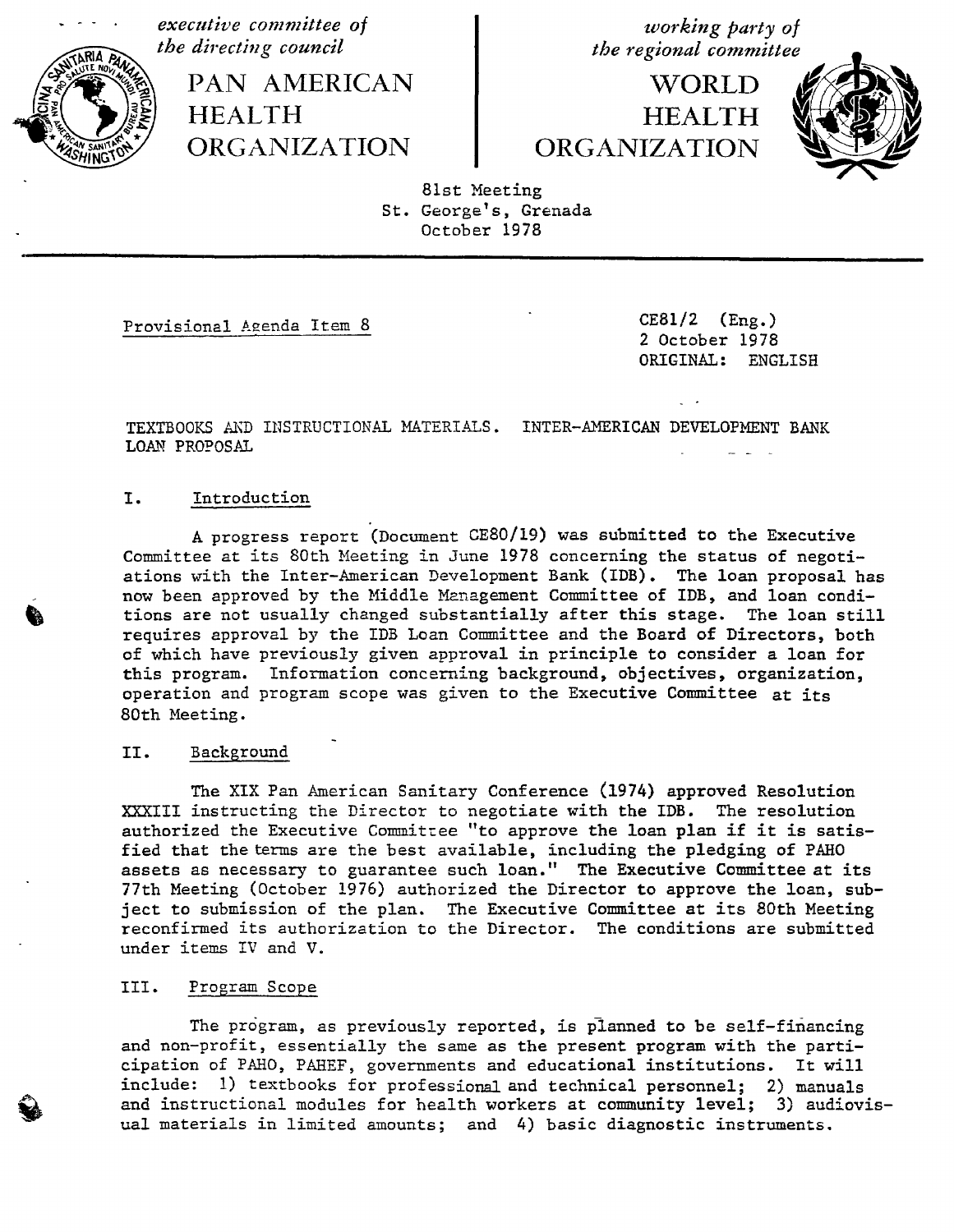CE8I**/**2 (Eng.) Page 2

Y

摹

## IV. Financing

### 1. The IDB Loan

The amoun**t** of **t**he loan will be \$**5**,000,000, approxi**m**a**t**ely 20% or \$1,000,000 in U.S. dollars and 80% or \$4,000,000 in currencies of **t**hose countries where books and educa**t**ional **m**a**t**erials will be purchased. The portion of the loan in national currencies will be made availa**b**le, as \_needed, calcula**t**ed at the U**.**S. dollar equivalen**t** at the **t**i**m**e of disbursemen**t**. Repaymen**t** of pri**n**cipal in na:ional currencies also will be calcula**t**ed a**t** the dollar equivalent a**t t**he **t**ime of repaymen**t**.

Most of **t**he loan, \$3,900,000, will **h**e for purchase of tex**t**books and ins**t**ructional ma**t**erials. The technical suppor**t** por**t**ion will be \$5**5**0,000. These funds are for consul**t**ants, workshops, ma**t**erials, field trials, and o**t**her ac**t**ivi**t**ies rela**t**ed primarily to the developmen**t** of ins**t**ruc**t**ional ma**t**erials. Finally, **t**he cos**t** of IDB inspec**t**ion and supervision will be \$50,000, and **t**he balance of \$500,000 is for con**t**ingencies.

The period of **t**he loan will be 40 years wi**t**h a grace period of 10 years before beginning repaymen**t** of **t**he principal. The rate of in**t**eres**t** during the grace period will be 1% per year for **t**he por**t**ion drawn and a commitment fee of 0.5% per year on the undrawn balance of the U.S. dollar portion of the loan. The rate of in**t**eres**t** af**t**er the grace period will be 2% Der annum. (The interest rate on the current medical **t**extbook l**o**an is 3%.)

# 2. Ma**tchin\_ Contribution by PAHO**

Repayment of Loan Capital: None

Whereas for the medical **t**extbook program PAHO under**t**ook **t**o repay the loan principal total of \$2,000,000, in this loan the principal will be repaid by PAHEF from income.

Adminis**t**ration: \$400,000 at **the rate of \$80,000 per year for the first five years**. Under the medical textbook program PAHO contributed \$600,000, or \$120,000 per year for five years.

Technical Cooperation: \$600,000 at the rate of \$120,000 per year for **the first five years.**

Because much of the instructional materials such as manuals, instructional modules and audiovisual items for auxiliaries, community health workers and similar level must be developed, the **t**echnical cooperation element in the expanded program requires a substan**t**ial amount of funds for consultants, workshops, ma**t**erials, field **t**rials and related activities. As noted under item 1 above, \$550,000 of the loan is designated for this purpose. Thus from the IDB loan and PAHO con**t**ribution a total of \$1,150,000

is planned for developmen**t** of instruc**t**ional materials, an activity which is \_1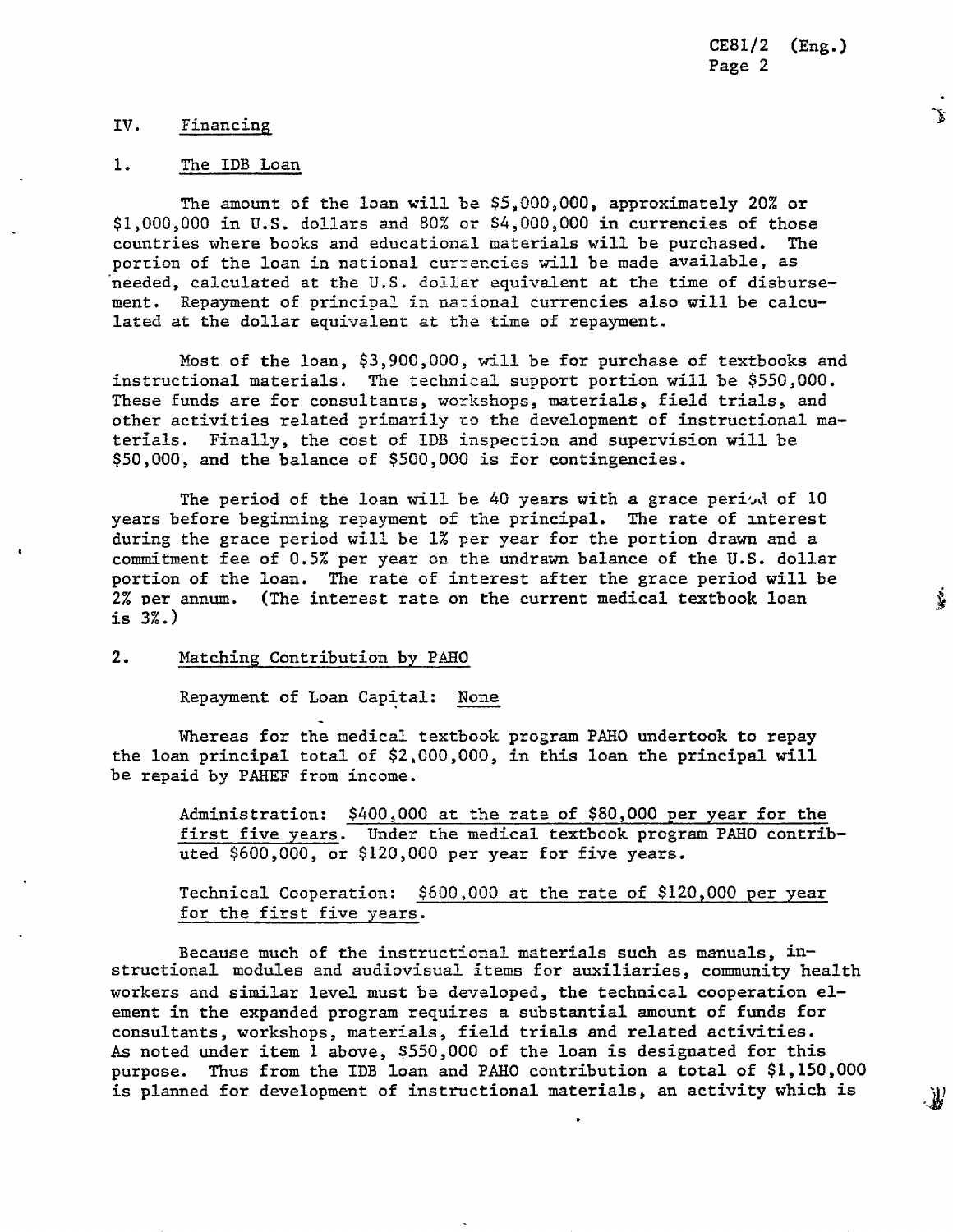CE81**/**2 (Eng.)  $P =$  Page 3

> consistent with PAHO's objective of assisting governments in training personnel for primary health care. The medical textbook program did not require this Type of developmen**t** work, consequen**t**ly no PAHO contribu**t**ion was required for that program under this heading.

<sup>t</sup>'

### Manuals: \$1.000,000, maximum, over a period of the first 10 years

Within the IDB the interest in the whole proposal and willingness to approve a loan centers chiefly on the instructional materials for auxiliaries and community health workers. In their analysis some of the IDB team members and the higher level officers whom they consulted, preparatory to submission of the proposal to the Middle Management Committee, have become concerned at the projected cost of manuals: \$5.00 cost and \$6.80 sale price, plus yearly increases for inflation. They have concluded that this price is zoo high for the health workers who will use this ma**t**erial and that a subsidy should be provided from some source to permit lowering the sale price. They do not want to risk that the governments may not subsidize manuals.

The Bank officials believe that PAHO should assist governments by making a contribution to reduce the sale price of manuals. The total of the<br>two matching contributions explained above for administration and technical  $\frac{1}{2}$  contributions explained above for administrations explained above for administration and technical contribution and the second  $\mathop{\mathtt{cooperation}}$  amounts to only 16.7% of the total, which is well below the usual matching contribution for loans from the IDB Special Fund. Consequently, the Bank considers at reasonable for PAHO to make this additional contribution. The proposed price subsidy for manuals would start at 30% and be decreased progressively to zero at the end of ten years. The maximum commitment would be  $$1,000,000$ , this amount to be reduced proportionately by any reduction in either the projected number of manuals or unit cost of production. In is probable, therefore, that the actual requiremen**t** will be lower than the maximum figure.

> Source of Funds: For Administration and Technical Cooperation the matching contribution totalling \$1,000,000 at the rate of \$200,000 per year can be met without new or additional provision in the PAHO regular budget, provided that there will be no reduction in the current level, particularly in the Special Fund for Health Promotion. Resources also will be available from the FAHC textbook fund now being used to finance some nursing and medical te::tbooks. The portion of the PAHO textbook program consisting of inventery of books could be merged with the expanded program; the portion \_onsis\_in\_ of \_\_\_e"\_d\_\_resources could be applied toward the above two matching cont ibutions. For the manuals, the matching contribution of up to a manimum cf SI.000.C00 at an average rate of \$100,000 per year for 10 years represents an assistance to governments, and provision should be made in the regular budget.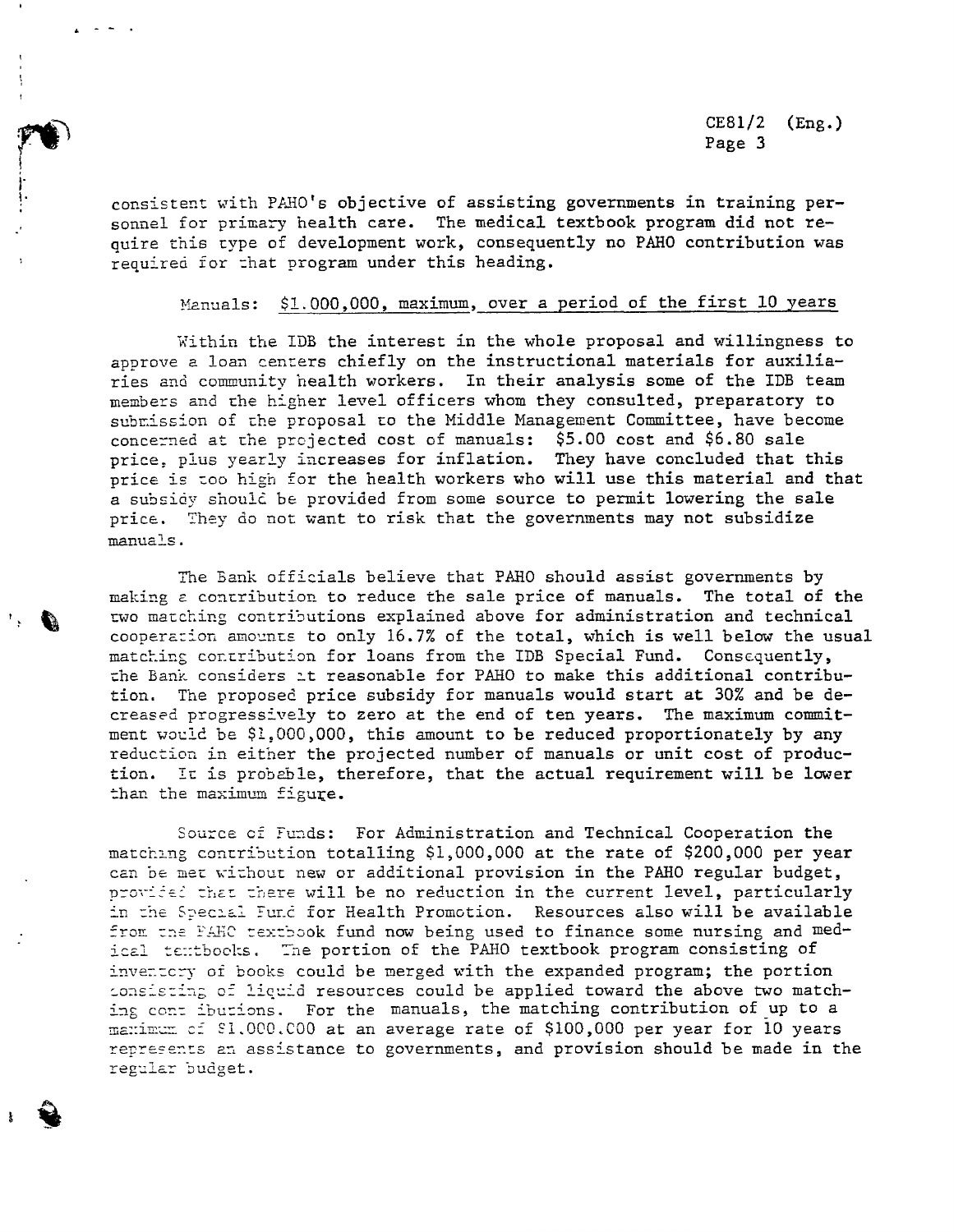CE81**/**2 (Eng.) Page 4

į.

### Percentage of Matching Funds:

The toral of the IDB loan (\$5.0 million) and the PAHO matching contribution (S2.0 million} amounts to \$7.0 million. Of this amount the loan portion is 71.43% and the PAHO portion, 28.57%, less any amount by which the re-<br>quirement for manuals falls below the figures projected in the plan. For quirement for manus\_s falls below the figures projected in the plan. For comparison, in the madical textbook program the total IDB loan (\$2.0 million and PAHO matching contribution (\$2.6 million including repayment of principal) amounted to  $34.6$  million. Of this amount the IDB loan portion was 43.48% and the PAHO matching contribution was 56.2%, which is double the percentage of the PAHO portion for the proposed loan.

### V. Guarantee

The loan will be guaranteed by PAHO, as already authorized in resolutions of the PASC and the EC, provided the final plan is accepted in accordance with the procedure specified in those resolutions. The IDB financial analyst has studied the financial condition of PAHO, as reflected in the annual Financial Report, and has found the assets adequate for purposes of a guarantee. The principal liquid asset is the Working Capital Fund. There is no reason, based on the experience of the medical textbook program, to believe that there will ever be need for the IDB to exercise rights under the guarantee, but it is a standard loan requirement.

The form of the guarantee will be the standard Guarantee Contract of the iDB. It will be signed by the Director of PASB on behalf of PAHO, in accordance with the delegation of authority from the Executive Committee.

#### VI. PAHO/PAHEF Agreement

The present agreement between PAHO and PAHEF for the medical textbook program will be amended to include the expanded program. The respective responsibilities will remain the same, except that for the new loan PAHO will not have to repay the principal. Funds derived from the program will be used solely for its operazion and continuation.

### VII. Resolution

A draft resplution which has been prepared in consultation with the Legal Office of the IDB is attached for consideration of the Executive Committee.

Annex